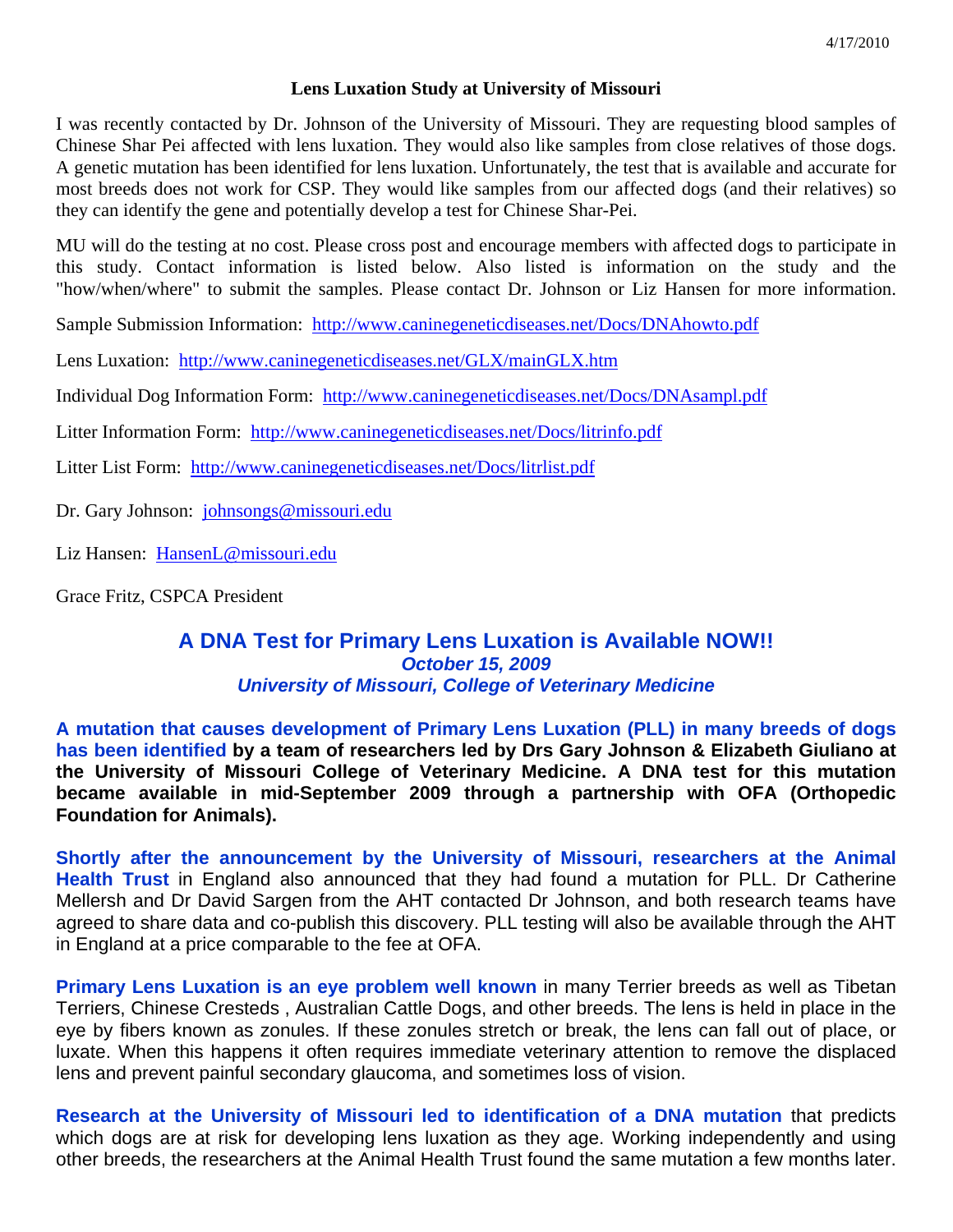This independent confirmation of the finding makes both labs confident that the correct mutation has been identified, and that the test is valid for many breeds. A simple DNA test will reveal if a dog is NORMAL (has 2 normal copies of the gene), a CARRIER (has one normal copy and one mutated copy of the gene), or AFFECTED (has 2 mutated copies of the gene). Wise use of this test will allow breeders to avoid producing individuals destined to develop lens luxation, while still retaining many other desirable traits in their dogs.

**Testing and Inheritance of PLL** From pedigree studies done previously, there has been general agreement that PLL is inherited as a simple recessive trait. This means that a dog needs 2 mutated, or "bad" copies of the gene to show the disease. With the PLL mutation identified, and the research groups able to compare notes on the dogs used in the study, it has become apparent that there are some exceptions. While the vast majority of dogs with PLL have tested AFFECTED, as small percentage of the dogs that test CARRIER are also at risk of developing PLL. Owners and breeders should be aware of this and understand the implications of the test results so that they can make wellinformed decisions for the future of individual dogs, and the breed as a whole.

Dogs that test AFFECTED have 2 mutated copies of the gene. The vast majority of these dogs will luxate at 4-8yrs of age, the typical age of onset for PLL. There were a few dogs in the study group that tested as AFFECTED but did not luxate until after 8 yrs of age, and some dogs testing AFFECTED have died from other causes without luxating. A search of published veterinary literature revealed that about 10% of the dogs reported to be clinically affected with PLL had onset of symptoms after 8 yrs of age. Because of this, the test results will say "AFFECTED/HIGH RISK".

As stated earlier, dogs testing CARRIER are at a slight risk of developing PLL. Carriers have one normal and one mutated copy of the gene. They could pass either the normal copy or the mutated copy on to their offspring. Because there were a very few cases of dogs in the research groups testing CARRIER who did appear to have PLL, the test results will say "CARRIER/LOW RISK".

A dog testing NORMAL has 2 normal copies of the gene, is not at risk for developing PLL, and can only pass a normal copy of the gene to any offspring.

**Breeders and individual owners are now able to test any dog** using the testing kit that can be ordered online through the OFA website (www.OFFA.org). DNA is collected using a cheek swab, and the barcoded sample will be tested by the Animal Molecular Genetics Lab at the University of Missouri, with results reported directly to the owner by OFA.

**Owners who had submitted samples for research prior to Sept 1, 2009 may request test results** for their dogs using this **Test Request Form for existing samples** – click here for this form. These requests will be accepted now.

**Owners of dogs that have been diagnosed as affected** with lens luxation by an ACVO or ECVO boarded ophthalmologist are eligible to receive a free DNA test if they send a blood sample, pedigree copy, and a copy of the ophthalmologist's report  $-$  click here for the instructions and form to submit samples from affected dogs. Samples from affected dogs may be sent now as well.

**Our thanks** to the clubs and many individual owners who have supported this research and participated in the project by supplying samples and information on their dogs, as well as monetary support. We also greatly appreciate support from the **Jack Russell Terrier Club of America**, and past support from the **Canine Health Foundation** for the early stages of this research.

If you have questions, you may contact Project Coordinator Liz Hansen at **HansenL@missouri.edu**.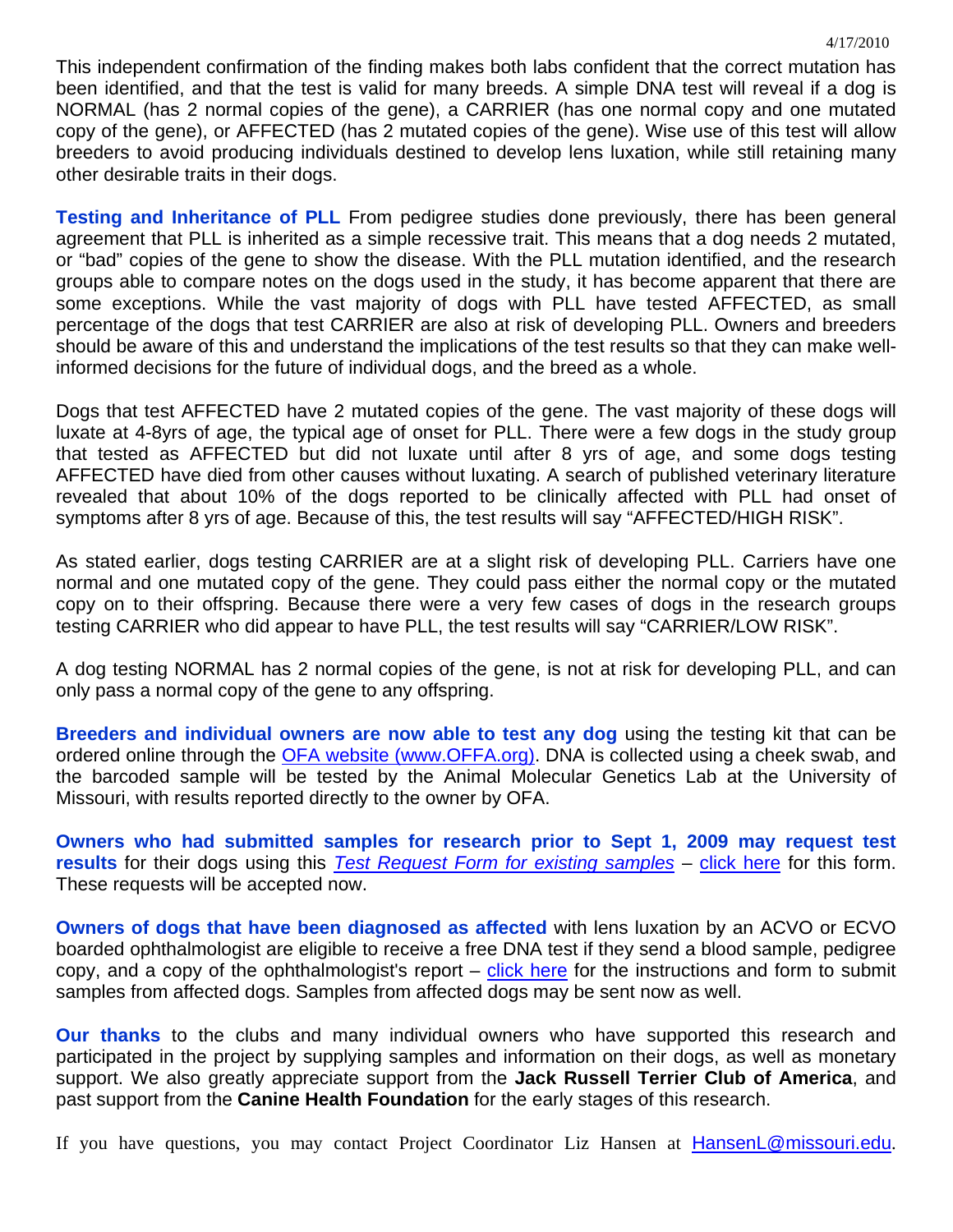#### **SENDING INFORMATION AND SAMPLES for DNA Research at the University of Missouri**

**First, THANK YOU** for participating in this important research project! The samples you provide will allow researchers to continue discovering the genes controlling traits in your breed, and dogs in general. As the canine genome is mapped, breeders will have an unprecedented opportunity to identify and avoid producing disease, and concentrate on positive advances in their breeding programs.

**It is of utmost importance** that the information you provide with the samples is as complete and accurate as possible. The presence of disease, unusual, or "undesirable" characteristics should be revealed to the researchers wherever it has been identified. Information on specific, individual dogs will not be revealed results of the research will identify what markers have been found, but not the names of those who submitted the samples where a characteristic was located, nor which individual dogs show affected or carrier status for any given condition. Information provided will be kept strictly confidential. As the research produces results, participants may request information on the genetic status of their dog(s).

**Complete families are critical** to locating specific genes and markers. *Wherever possible, submit samples from all siblings, both parents, and all available grandparents.* 

**Begin by gathering the pedigree, litter information, and litter list**(s) for each family you plan to submit. You will need a correctly formatted (sire on top, dam on the bottom), typed or computer-generated pedigree (3- to 5-generation) of the litter where an affected appeared. If the sample is for a DNA bank, send a pedigree of the individual dog. The pedigree will connect each sample you submit to the family it comes from, so make copies for each individual dog who will be sampled. The breeder of the litter, or other person familiar with the litter should make a "Litter Packet" for each litter - this consists of the *Litter Information* sheet, *Litter List*, and the *Pedigree*. For the Litter ID code use the kennel name or breeder name, plus the date of birth of the litter, so if Pat Doe had a litter born May 15, 1992, the code would be "Doe 05-15-92". Dr. Johnson's staff has a different system of coding in the lab to anonymously identify samples, but the Litter ID code is a way to tie your information together and place individuals in the families where they belong as samples are submitted. This ID code should be on each form sent in. Keep a copy of the packet for your own records, and send a copy to Dr. Johnson. This family information may be sent with the blood samples, or separately.

**Next, begin collecting** and submitting samples for DNA extraction. See the *Sample Handling* sheet for procedures. The *Individual Dog* submission form should accompany each sample, along with the marked *Pedigree* copy that will tie in with the family information sent. Make copies of the *Sample Handling* and *Individual Dog* forms as needed for all samples to be submitted. If several dogs' samples are being sent together, number the forms and samples to be certain there is no confusion (Sample #1, #2, etc). On a spare copy of the pedigree you may want to mark (for yourself) who is alive and sampled, not sampled, and those no longer living, to keep track of who you need to get samples from. As stated before, entire families will give the best chance at finding specific genes - do your best to include all living family members.

#### **Send samples and information to Dr. Johnson's lab at this address;**

Dr. Gary Johnson - (breed of dog) DNA Research 320 Connaway Hall University of Missouri Columbia, MO 65211

**If you need clarification**, or have any questions about any of these procedures, please contact Liz Hansen by Phone: 573-884-3712 Email: HansenL@missouri.edu Regular mail: 321 Connaway Hall, University of Missouri, Columbia, MO 65211 Liz is Dr. Johnson's Coordinator of Veterinary Information, and can help with any questions you may have.

Once again, thank you for participating - you are contributing to the betterment of future generations.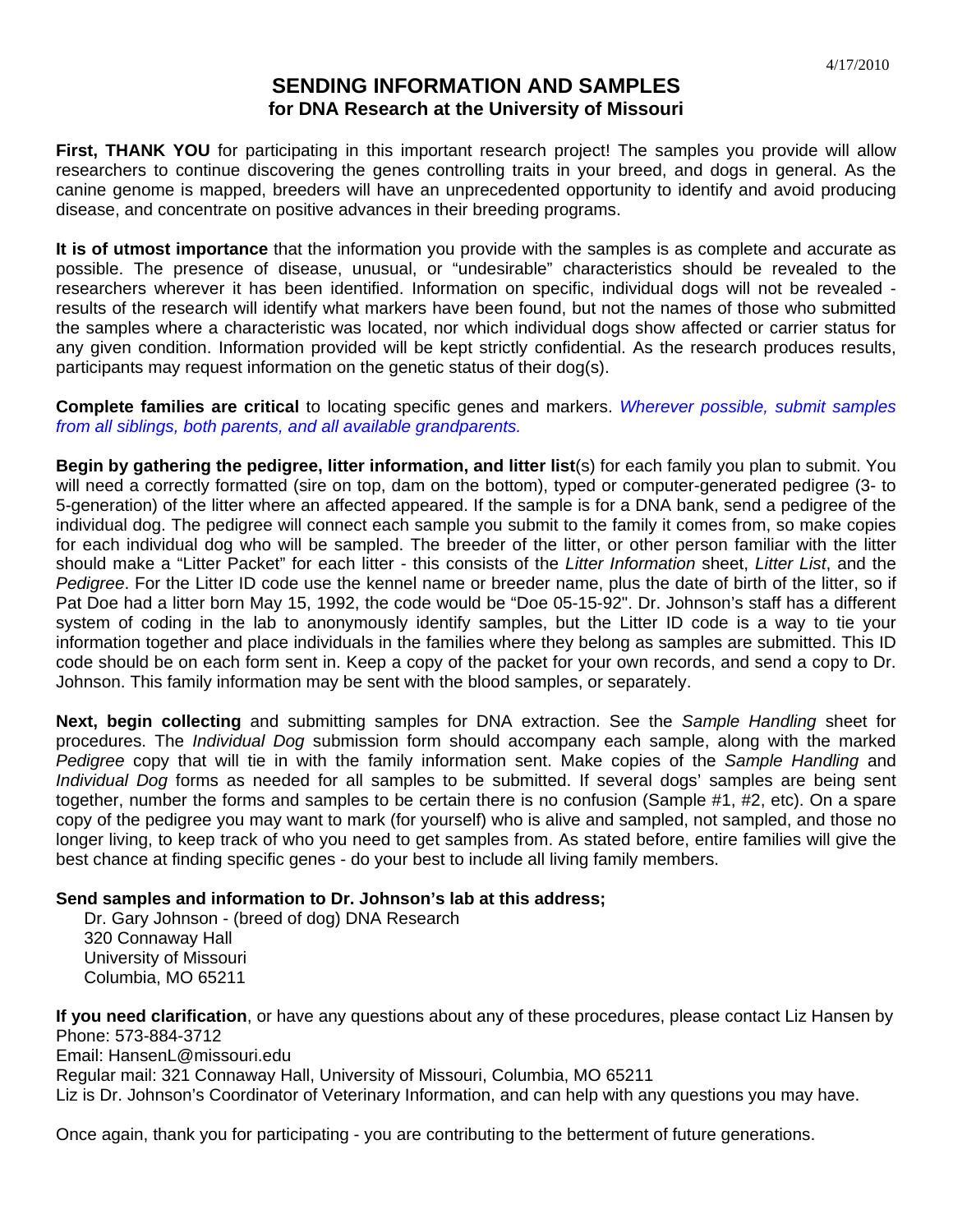#### **SAMPLE HANDLING For Canine DNA Research at the University of Missouri**

*Blood Sample* - The ideal sample for DNA extraction is 5-10cc's of whole blood, in purpletopped (EDTA) tubes. For very small dogs or puppies, 3ccs should be sufficient. The blood sample needs only to be put in the tubes and rocked gently a few times to distribute the anticoagulant - do not spin, extract serum, or anything further. Refrigerate if the sample is being held for any time before shipping.

*Frozen Semen* - If there is frozen semen stored from sires or affected dogs, DNA can be extracted from it. Please send 2 straws. They do not need to be shipped frozen, but do pack them in a crush-proof container.

**Tissue Sample** - Tissue removed as a result of surgery, or an organ sample upon death of the dog will provide a large amount of DNA for research. Please discuss this with your vet ahead of time if you intend to do this. (If the dog is to be euthanized, have a blood sample pulled first, if possible, and send both samples.) First choice is spleen, second choice kidney, and third choice is liver (a piece about the size of your thumb is all that is needed - not the entire organ). One tissue sample is sufficient. Have the organ removed as soon as possible following death, place into a labeled freezer bag, put that into a second bag, freeze, and ship.

*Label sample* with the following;

call name - owner's last name

(If samples from several dogs are sent together, number samples and forms)

An *Individual Dog Information form* should be completed, and a *pedigree copy* must be included with the sample to tie it in with the correct family. If the dog is not affected but is a relative of an affected, please indicate the relationship.

**Shipping** - Ideally the sample should be shipped immediately (with a tissue sample make certain it is completely frozen first). If samples are held for a day or over a weekend, blood must be refrigerated, and tissue samples must be kept frozen. Ship via overnight delivery (US Mail, UPS, or FedEx). *Do not send on a Friday* - there will not be anyone to accept the delivery on a weekend, and the sample could be unusable by Monday. Pack in a small insulated container (most vets have these for shipping samples to labs), with one or more cool packs - it is important that blood samples be kept cool but not frozen, and tissue samples be kept as frozen as possible.

### **The delivery address is**;

Dr. Gary Johnson - (Breed of Dog) DNA Research 320 Connaway Hall University of Missouri Columbia, MO 65211

**If you need clarification**, or have any questions about any of these procedures, please contact Liz Hansen by phone (573-884-3712), email (HansenL@missouri.edu), or regular mail (321 Connaway Hall, University of Missouri, Columbia, MO 65211). Liz is Dr. Johnson's Project & Information Coordinator, and can help with any questions you may have.

*Thank you* for your cooperation and participation!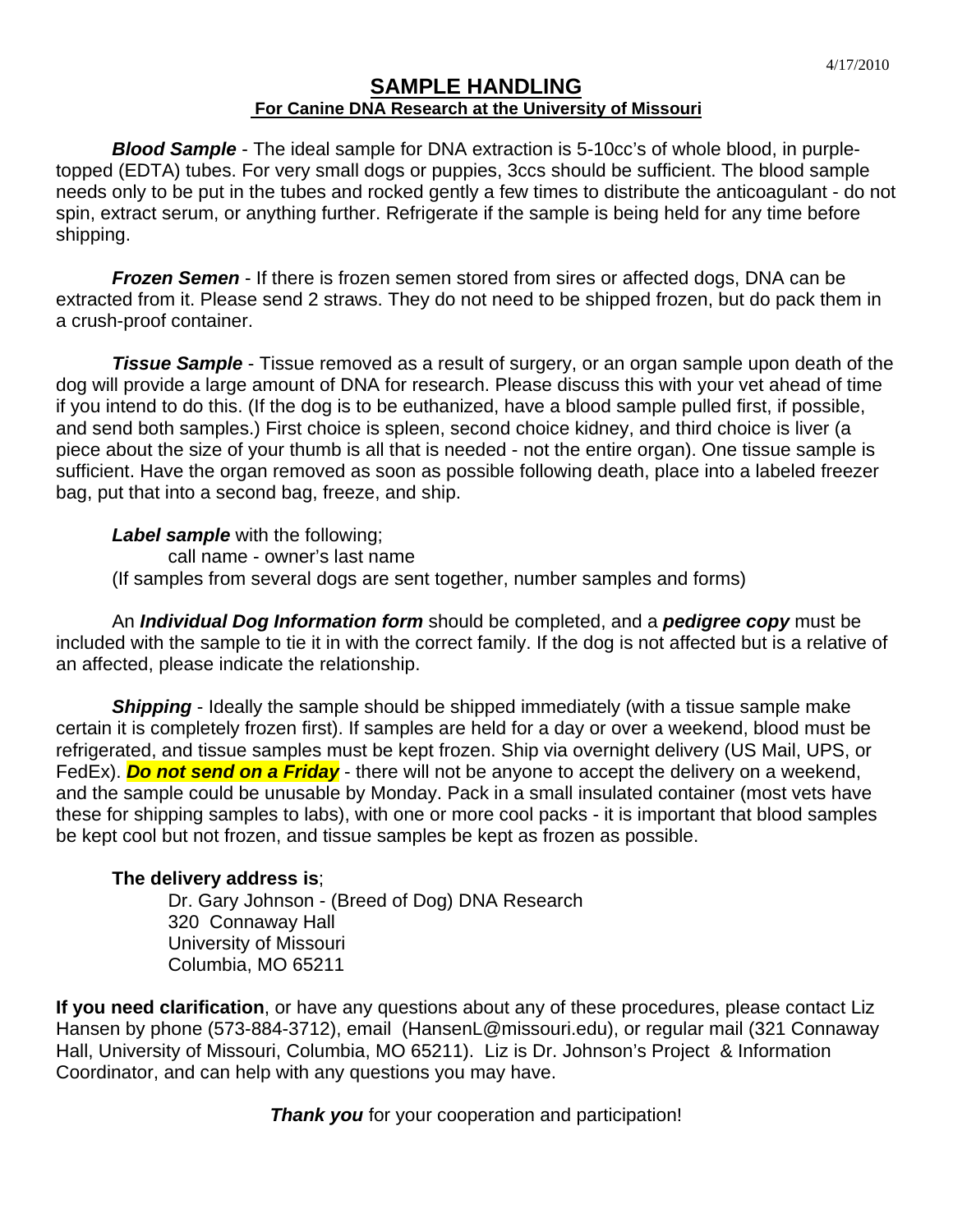#### **COMPRESEARCH** Breed

| Individual Dog Inform  |  |  |
|------------------------|--|--|
| Blood – Tissue – other |  |  |

| CANINE DNA NESEAÑCH               | dieed           |
|-----------------------------------|-----------------|
| <b>Individual Dog Information</b> | Litter ID code: |

| Registered Name                                                                                                                                                                                                                                                                                                                                                                                          |                                              |  |
|----------------------------------------------------------------------------------------------------------------------------------------------------------------------------------------------------------------------------------------------------------------------------------------------------------------------------------------------------------------------------------------------------------|----------------------------------------------|--|
|                                                                                                                                                                                                                                                                                                                                                                                                          |                                              |  |
|                                                                                                                                                                                                                                                                                                                                                                                                          | $Color \_\_\_\_\_\_$                         |  |
|                                                                                                                                                                                                                                                                                                                                                                                                          | Sample submitted for which research project? |  |
|                                                                                                                                                                                                                                                                                                                                                                                                          |                                              |  |
|                                                                                                                                                                                                                                                                                                                                                                                                          |                                              |  |
|                                                                                                                                                                                                                                                                                                                                                                                                          |                                              |  |
|                                                                                                                                                                                                                                                                                                                                                                                                          |                                              |  |
| Phone (eve) $\frac{1}{\sqrt{1-\frac{1}{2}}\sqrt{1-\frac{1}{2}}\sqrt{1-\frac{1}{2}}\sqrt{1-\frac{1}{2}}\sqrt{1-\frac{1}{2}}\sqrt{1-\frac{1}{2}}\sqrt{1-\frac{1}{2}}\sqrt{1-\frac{1}{2}}\sqrt{1-\frac{1}{2}}\sqrt{1-\frac{1}{2}}\sqrt{1-\frac{1}{2}}\sqrt{1-\frac{1}{2}}\sqrt{1-\frac{1}{2}}\sqrt{1-\frac{1}{2}}\sqrt{1-\frac{1}{2}}\sqrt{1-\frac{1}{2}}\sqrt{1-\frac{1}{2}}\sqrt{1-\frac{1}{2}}\sqrt{1-\$ |                                              |  |
| $\text{Fax}_{\text{max}}$                                                                                                                                                                                                                                                                                                                                                                                |                                              |  |
| E-mail <u>_______________________________</u>                                                                                                                                                                                                                                                                                                                                                            |                                              |  |

Does this dog exhibit any of the following conditions? (*Please attach history for any Yes answer*)

| Y - N Allergies                     | $Y - N$ | Digestive difficulties                       |
|-------------------------------------|---------|----------------------------------------------|
| $Y - N$ Arthritis                   | $Y - N$ | <b>Heart Problems</b>                        |
| $Y - N$ Autoimmune Disorders        | $Y - N$ |                                              |
| $Y - N$ Bite or Tooth Abnormalities | $Y - N$ | Reproductive Problems                        |
| $Y - N$ Cancer / Tumors             | $Y - N$ | <b>Seizures</b>                              |
| $Y - N$ Cataracts / Vision Problems | $Y - N$ | Skin / Coat Problems                         |
| $Y - N$ Deafness / Hearing Impaired | $Y - N$ | Skeletal Abnormalities (Hip Dysplasia, etc.) |
| other (please list):                | $Y - N$ | Temperament Problems (shy, aggressive, etc.) |

Testing done on this dog:

|             | $OFA/PennHip Y - N$ age at test: | result: |  |
|-------------|----------------------------------|---------|--|
| <b>CERF</b> | Y - N age last tested:           | result: |  |
| Thyroid     | Y - N age last tested:           | result: |  |

other (please list):

Other Comments / Questions / Concerns?

Please circle your response to the following;

- I am / am not willing to provide additional blood samples if needed for research.

- I will / will not consider donation of a tissue sample (spleen, kidney, or liver) upon the death of this dog, and will discuss this decision with my veterinarian so that a notation is placed in my file.

I submit this sample and pedigree for the purpose of DNA research; I understand that the identity of dogs and owners participating in the research will not be revealed; and I have supplied complete and accurate information, to the best of my knowledge.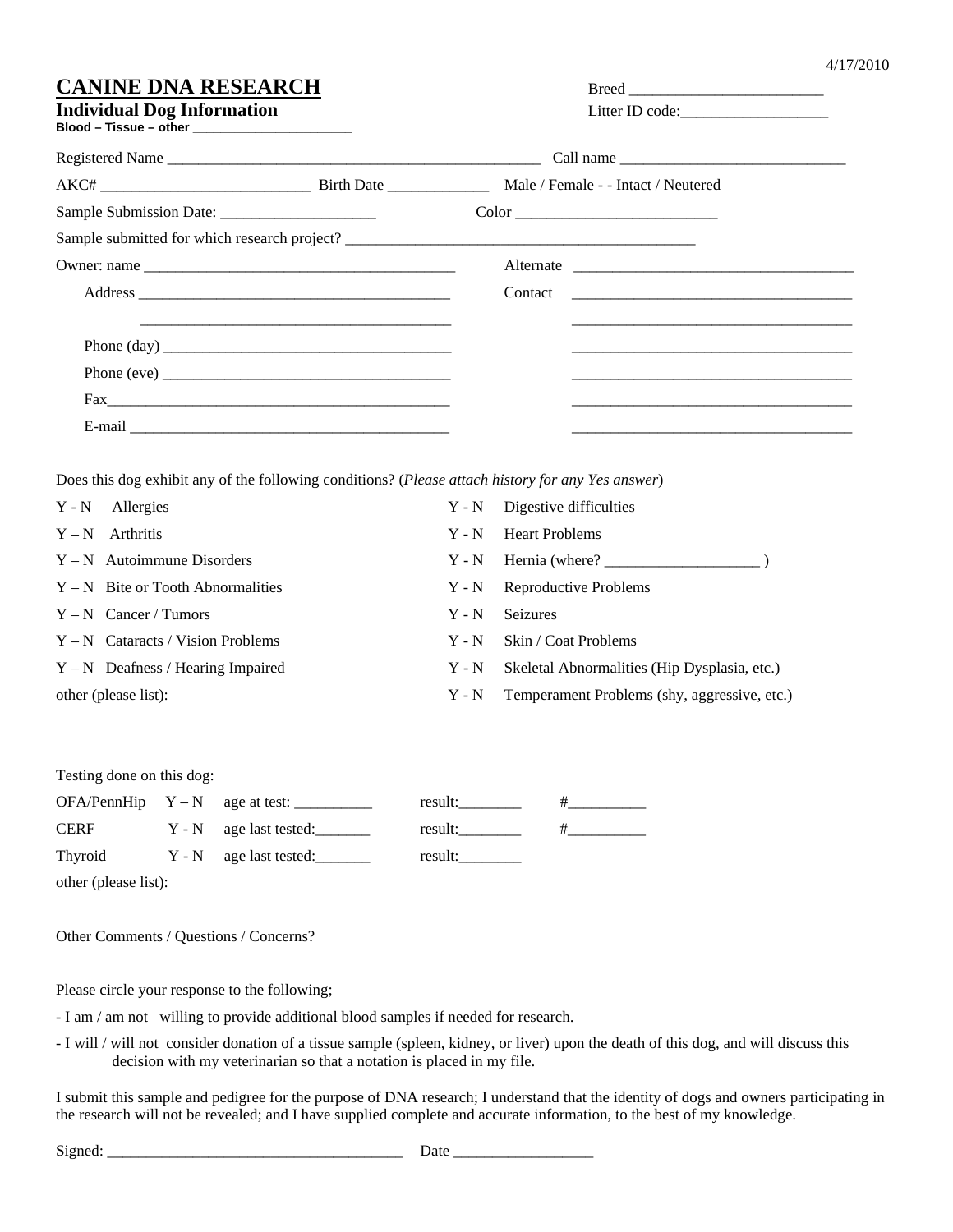# **CANINE DNA RESEARCH**

| <b>LITTER INFORMATION</b><br>(attach Pedigree, and Litter List)<br>Litter ID code: ________________ |  |
|-----------------------------------------------------------------------------------------------------|--|
| Litter birthdate: _______________                                                                   |  |
|                                                                                                     |  |
|                                                                                                     |  |
| $\text{(city, state, zip)}$                                                                         |  |
|                                                                                                     |  |
|                                                                                                     |  |
|                                                                                                     |  |
| $(e-mail)$                                                                                          |  |
| Number of pups: $\qquad$ - at birth - live M ______ F ______ dead M _____ F _____                   |  |
| - surviving at 6 weeks - M ______ F _____                                                           |  |
|                                                                                                     |  |
| - surviving at submission date - M ______ F ______                                                  |  |
| Color(s) present in litter:                                                                         |  |
|                                                                                                     |  |

Known health problems in litter:

(List problem, dog name and ID # from litter list, age of onset, pertinent details)

Other litter notes or comments:

| Submitted by (name) | on (date) |
|---------------------|-----------|
|---------------------|-----------|